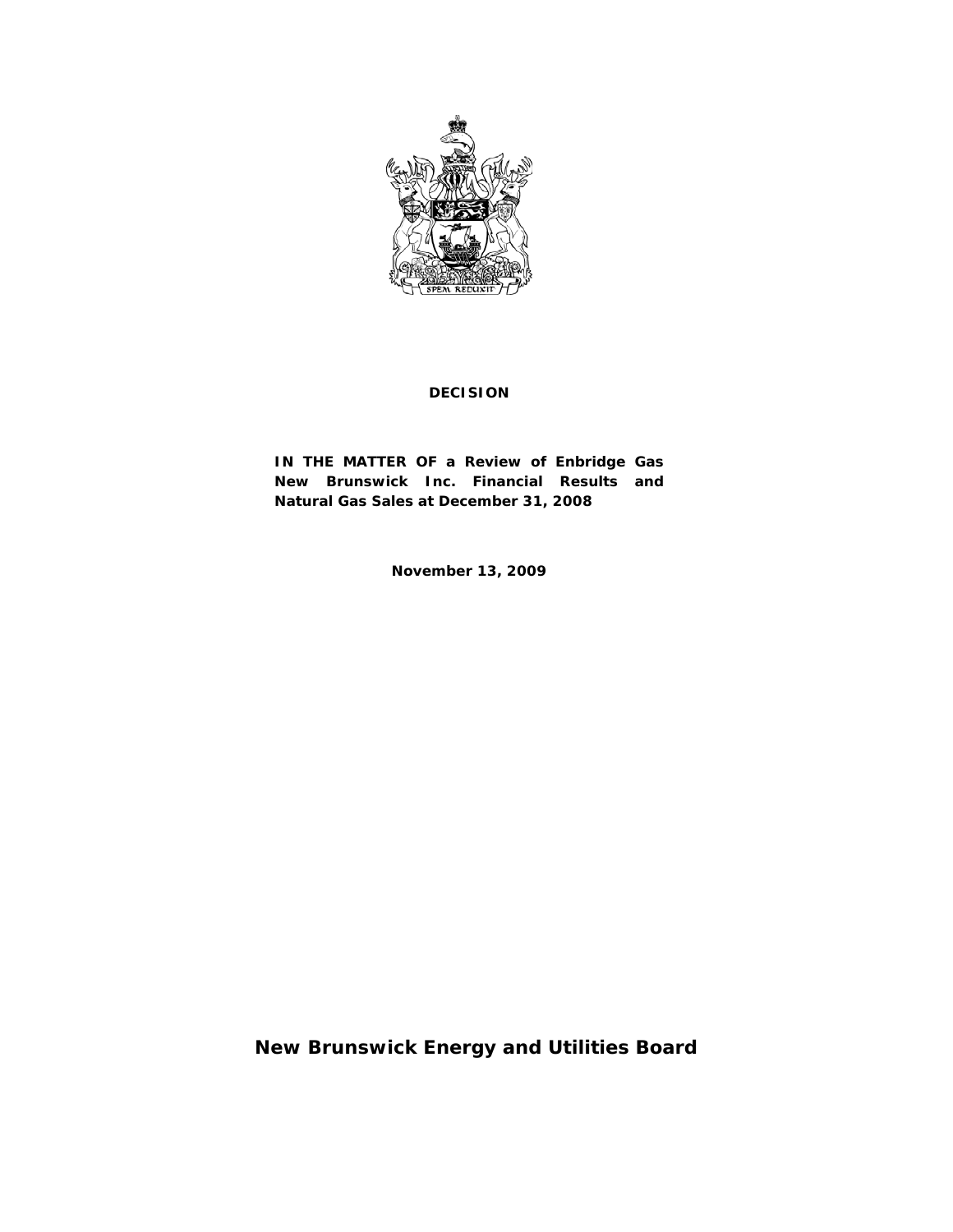## **Introduction**

This is a decision of the New Brunswick Energy and Utilities Board (Board) following a review of Enbridge Gas New Brunswick Limited Partnership's (EGNBLP) regulated financial results and natural gas sales for the period ending December 31, 2008.

The Board has been conducting annual reviews of the financial results since 2000. In addition the Board has conducted annual reviews of EGNBLP's natural gas purchase and sales since the distribution company was permitted to sell natural gas in 2003. These reviews have always been conducted with the assistance of independent consultants hired by the Board.

EGNBLP filed its regulatory financial results and gas sales report for the fiscal year ended December 31, 2008 in March, 2009.

With respect to the regulatory financial results, the Board retained the accounting firm of Teed Saunders Doyle (TSD) to provide an independent review. More specifically, TSD was instructed to conduct an audit in accordance with Section 5815 of the Canadian Institute of Chartered Accountants Handbook. TSD was further instructed to:

- determine if the 2008 financial results were in compliance with the *Gas Distribution Act 1999 (the Act),* associated regulations and subsequent Board orders;
- review expenditures and comment on those expenditures that require further review;
- examine transactions with companies that are affiliated with EGNBLP (affiliate transactions) for both accuracy and reasonableness; and
- review the firm services agreement with EGNBLP and Maritime Northeast Pipeline to provide comment on the accuracy of the amount recorded by EGNBLP for this expense.

The review by TSD consisted primarily of enquiry, analytical procedures and discussion related to information supplied by EGNBLP. Beginning with the audited financial statements of EGNBLP,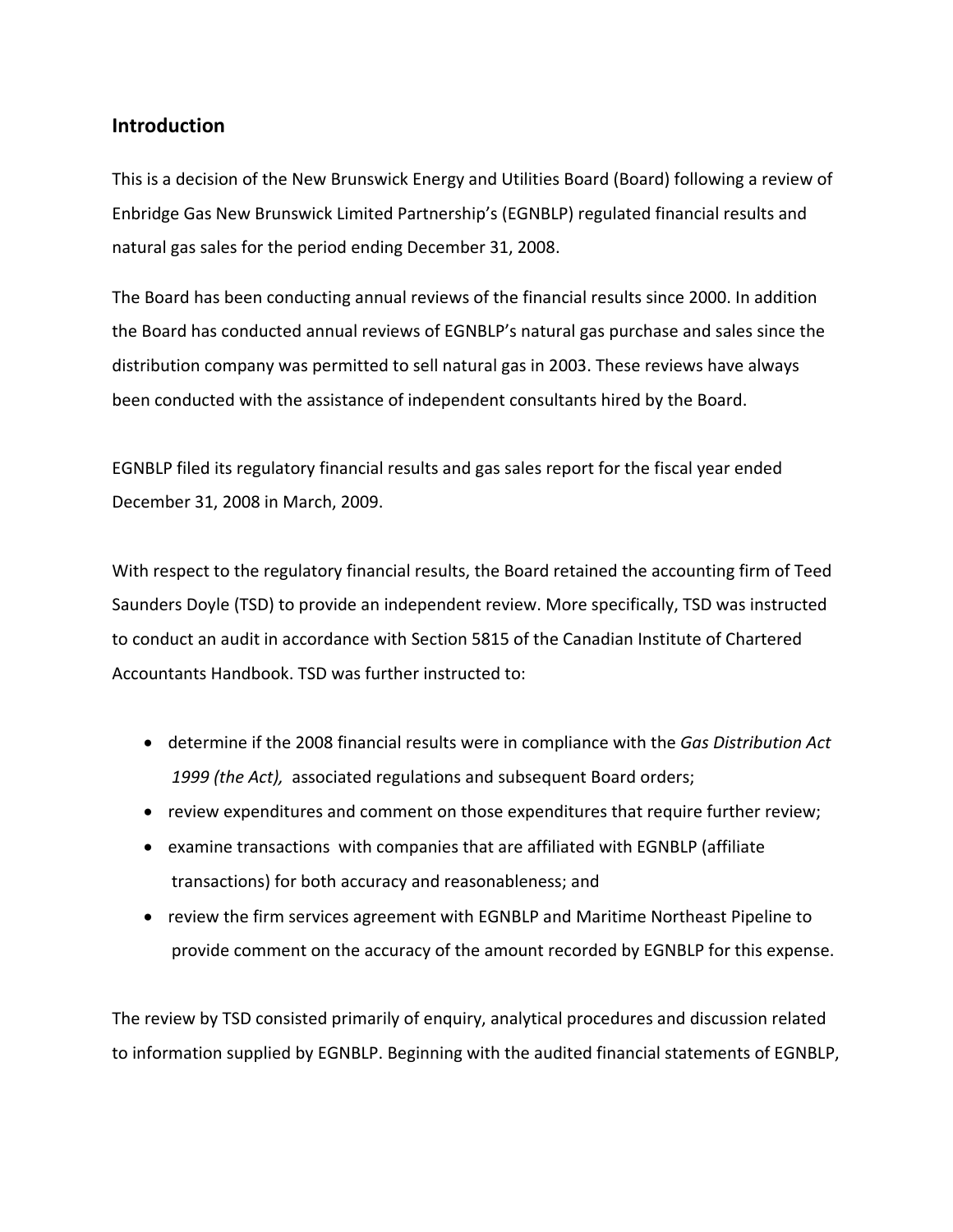TSD conducted a variance analysis reviewing capital assets, deferred charges, income statement, return on equity and affiliate transactions.

With respect to the purchase and sale of gas by EGNBLP, John Butler of J.C. Butler Management Ltd. (Butler) was retained to independently review the relevant transactions. Mr. Butler was retained to review the accounts to ensure that Enbridge Utility Gas (EUG) sold by EGNBLP as a standard offer was priced and displayed according to the *Gas Distributors Marketing Regulation* (GDMR). As well Butler was directed to:

- conduct a review to ensure that EGNBLP purchased gas in accordance with its gas purchasing plan;
- ensure that there was no subsidization between the sale of gas and the distribution of gas; and
- ensure that EGNBLP had followed Board approved policies with respect to the provision of customer information.

The Butler and TSD reports were filed on April 29, 2009 and May 4, 2009 respectively. It should be noted that EGNBLP filed amended regulatory financial results on May 5, 2009, followed by pre-filed evidence dated July 7, 2009. A Public Intervenor was appointed by the Attorney General to represent consumers in this matter. There were no other intervenors.

On April 30, 2009, the Board issued an order directing EGNBLP to notify all gas marketers and all customers that EGNBLP's 2008 regulatory statements, its gas sales report and the consultants' reports were available for review and comment. The Board also held a procedure conference on June 17, 2009 at which time the Board allowed interested parties to make submissions as to the appropriate procedure to be used in this review. Thereafter, the Board set a filing schedule that allowed for the filing of Information Requests (IRs), a Motions Day (if required), the filing of expert evidence and additional IRs.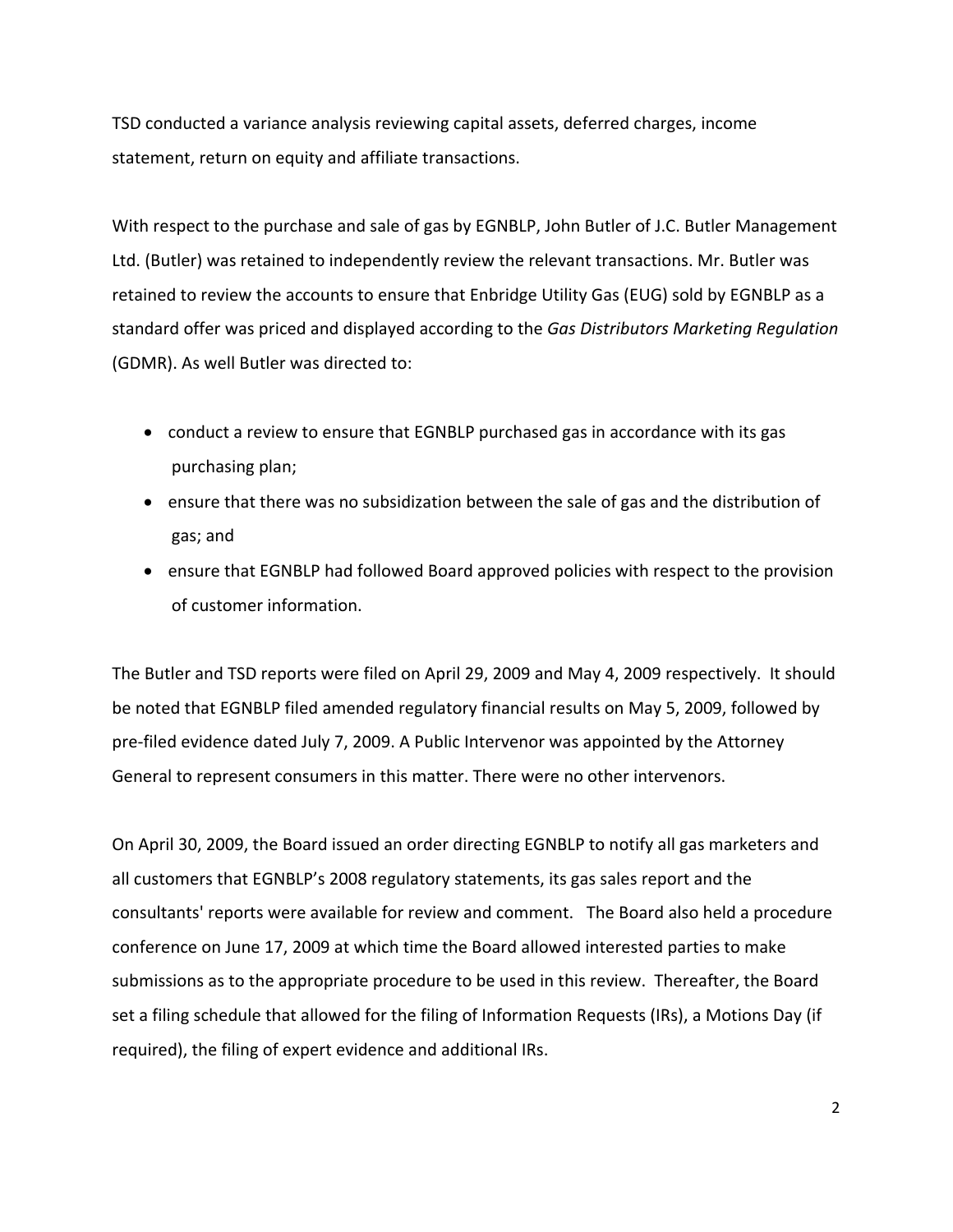A public hearing was held on September 14 and 15, 2009. David Charleson and Jamie LeBlanc testified on behalf of EGNBLP and Kurt Strunk testified on behalf of the Public Intervenor. Andrew Logan and Jeff Aucoin of TSD together with John Butler testified as well.

In light of the procedure that was established, the Board considers that intervenors had ample opportunity to raise issues or question any particular expense for which EGNBLP would be required to respond. No further review of the issues related to the 2008 results is required.

## **Prudence**

The Board has recognized that EGNBLP has all of the relevant information in its possession and that any intervenor would require full and complete disclosure if attempting to challenge the reasonableness of any expense. As a result, the Board has required EGNBLP to provide all relevant information and to have such information tested through the IR process. Similarly, the TSD report and the Butler report may identify issues of concern, which are then the subject of IRs and subject to debate during the course of the hearing. In its decision of March 20, 2009 the Board offered as follows:

*In future years, the Board will continue its annual review of both the regulatory financial results and the natural gas sales. EGNB will be required to provide sufficient documentation to assure the Board that its expenditures are prudent.*

This disclosure of information, together with the public process that has been conducted in this instance, has allowed parties the opportunity to conduct a review of expenditures and formulate arguments of imprudence. Ultimately, the Board during this review process will determine, having considered all of the evidence and all of the arguments, if expenses are prudent.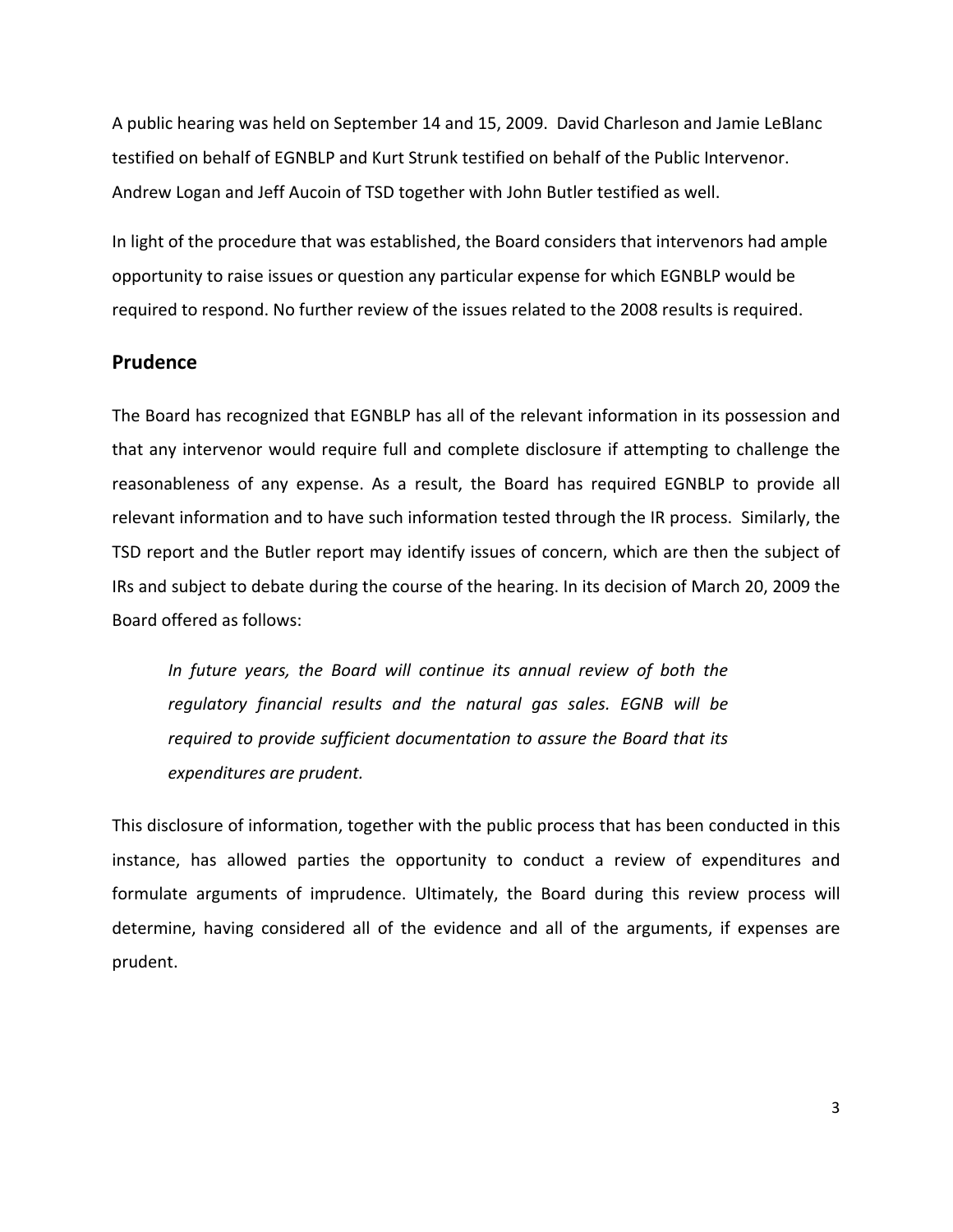## **Financial Matters**

The Board will comment on some of the expense items and details of the regulatory financial results raised during this process.

### Installation Services

EGNBLP witnesses testified that the company includes the revenues and costs related to installation services in the regulated financial results because it considers these services to be part of its regulated operations. The Board notes however that it does not regulate the rates charged by EGNBLP for these services. Installation services are subject to competition and the resulting market pressures. As a result the Board would be concerned if installation services were subsidized by the distribution operation. This would result in unfair competition and increases in the deferral account.

While the regulatory results presented by EGNBLP show that installation revenue exceeded the cost of installation by \$1,631,000, these costs only include the direct costs of equipment and associated labour. The costs do not, for example, include bad debt, interest on financing or an allocation of overhead. The Board must be assured that all costs related to installation services are properly identified and charged to installation services revenue. The Board therefore orders EGNBLP to file all costs related to installation services and how these costs were determined for 2008. These costs will be filed with the Board no later than 180 days from the date of this decision. Should the review of this information indicate that installation services are not covering their full costs the Board will make the appropriate adjustments.

### Agent Billing and Collection

The Board has approved two services that EGNBLP offers to gas marketers. The first service is Agent Billing and Collection where EGNBLP bills its customers for the sale of natural gas sold by a gas marketer. As part of this service EGNBLP assumes the risk associated with non-payment. This service is offered in relation to customers in the SGS classes as well as GS and CGS. The service has not been approved for the HFO and LFO classes. The second service is Agent Billing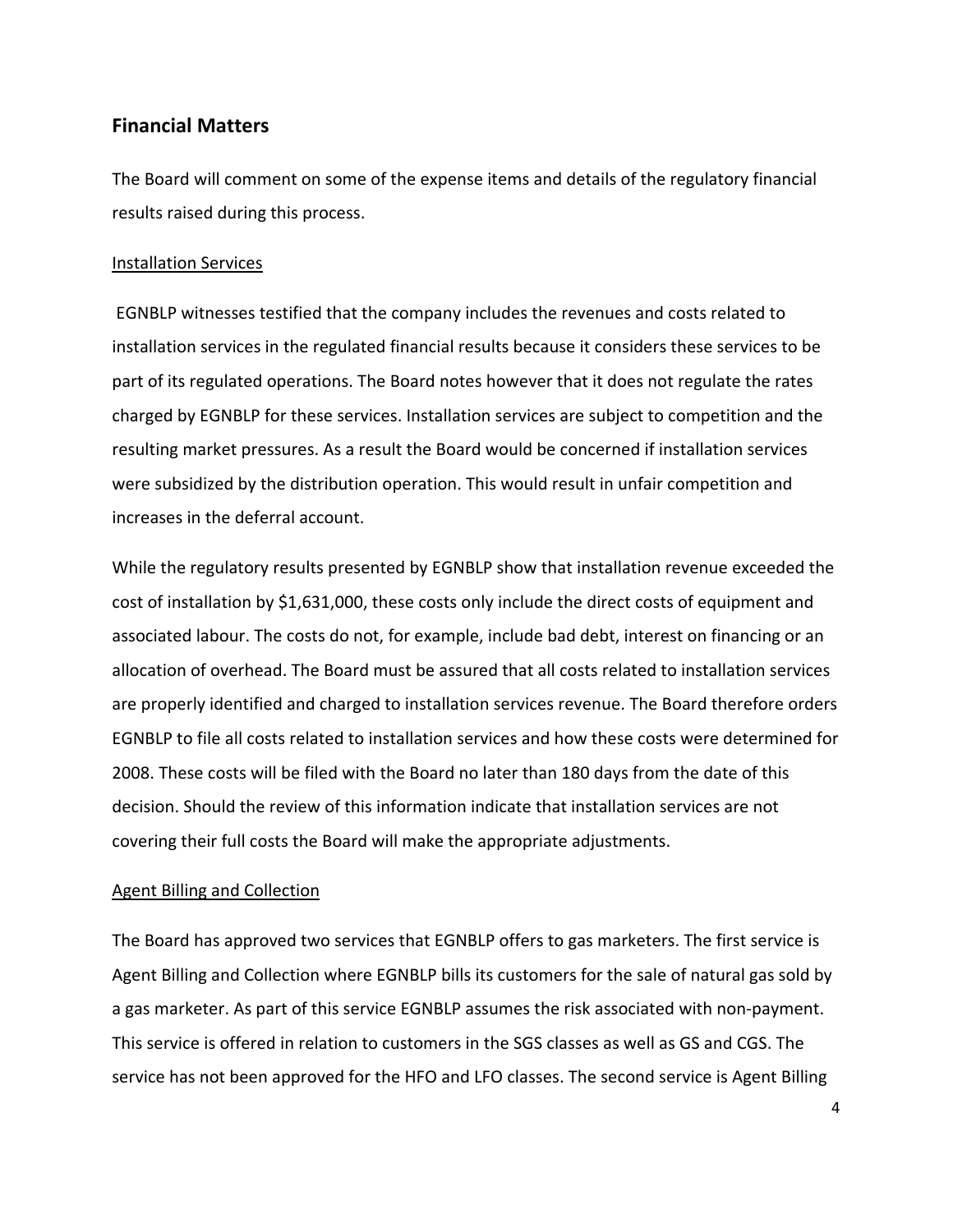where EGNBLP, on behalf of a gas marketer, bills customers for the sale of natural gas. In this case EGNBLP does not assume the risk associated with non-payment. The rates charged for these services were approved by the Board.

In its report TSD commented that, given the amount of bad debt that EGNBLP assumes as a result of the Agent Billing and Collection service, the fee charged may not recoup the costs of the service provided. TSD recommends a review of the fee. EGNBLP witnesses testified that while a review of the fee may be warranted, they also believe that the rate is appropriate. EGNBLP suggests monitoring the costs and reviewing the fee at some point in the future.

The Board orders EGNBLP to analyze the revenues and costs associated with its Agent Billing and Collection Service for each rate class and provide a report to the Board within 180 days of the date of this decision.

With respect to Agent Billing and Collection, TSD reported that EGNBLP does not have signed Collection Service Agreements (CSAs). The Board orders EGNBLP to provide it with copies of the executed CSAs by December 31, 2009. Failure to do so will result in the disallowance of any bad debt related to the sale of the natural gas commodity from January 1, 2010 forward. Additionally EGNBLP is ordered to include the rates for these services and a description of the service in the Rates and Tariff Handbook immediately.

Finally the Board notes that the Agent Billing and Collection service results in bad debt being assumed by EGNBLP. In his testimony, Mr. LeBlanc stated that \$142,000 of the bad debt charged is related to bad debts from gas sales to the LFO class. However in the approval of rates for Agent Billing and Collection, the LFO and HFO classes are specifically excluded from collection. As a result bad debt related to LFO customers is not properly included in EGNBLP's regulatory results.

The Board finds that \$142,000 related to bad debt expenses from gas sales to the LFO class is disallowed and that amount will not be added to the deferral account. The Board further orders EGNBLP to provide a detailed breakdown of bad debt expenses in future annual reviews.

5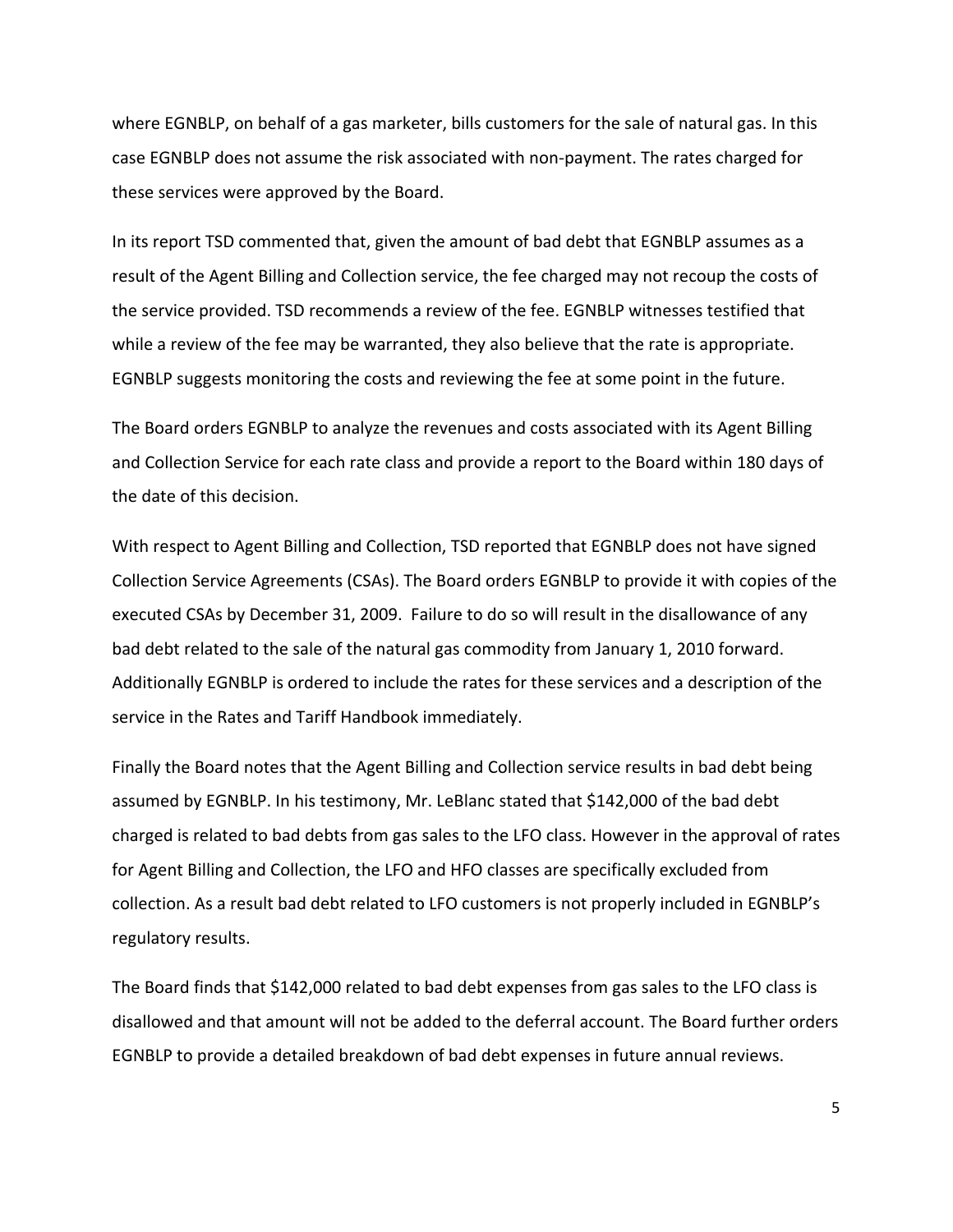### Allocation of Costs from Affiliates

EGNBLP is billed annually for costs allocated to it from its corporate head office. In 2008 this amounted to \$1.024 million. These bills are then allocated between EGNBLP's regulated and non-regulated business according to a cost allocation methodology originally developed in 2002. This methodology was not reviewed by this Board. The TSD report recommends reviewing this allocation methodology. EGNBLP believes the methodology remains appropriate but agrees that a review may be warranted. The Public Intervenor also supports a review of the allocation methodology.

The Board will accept the costs as presented in the 2008 financial results but orders EGNBLP to file a report that describes the current methodology and any proposed changes within 180 days of this decision.

#### Lead-Lag Study

Normally there is a period of time between when a company pays for services it requires and when it receives payment from its customers. This delay between spending money and receiving reimbursement requires working capital to finance the transactions. A lead-lag study examines the timing and amount of various transactions and based on that analysis makes recommendations concerning the amount of working capital that is necessary.

With respect to the lead-lag study the Board heard testimony that such a study may more accurately determine the amount of working capital required by the company. The Board also heard testimony that such a study would be cost-prohibitive. The Board directs EGNBLP to investigate the costs and benefits of such a study, along with any alternative methods that it thinks might be appropriate, and report back to the Board within 180 days of this decision.

### Uniform System of Accounts

EGNBLP is required to keep a system of accounts as prescribed in the Gas Distribution Uniform Accounting Regulation (Regulation 99-62). TSD reported that the company does not comply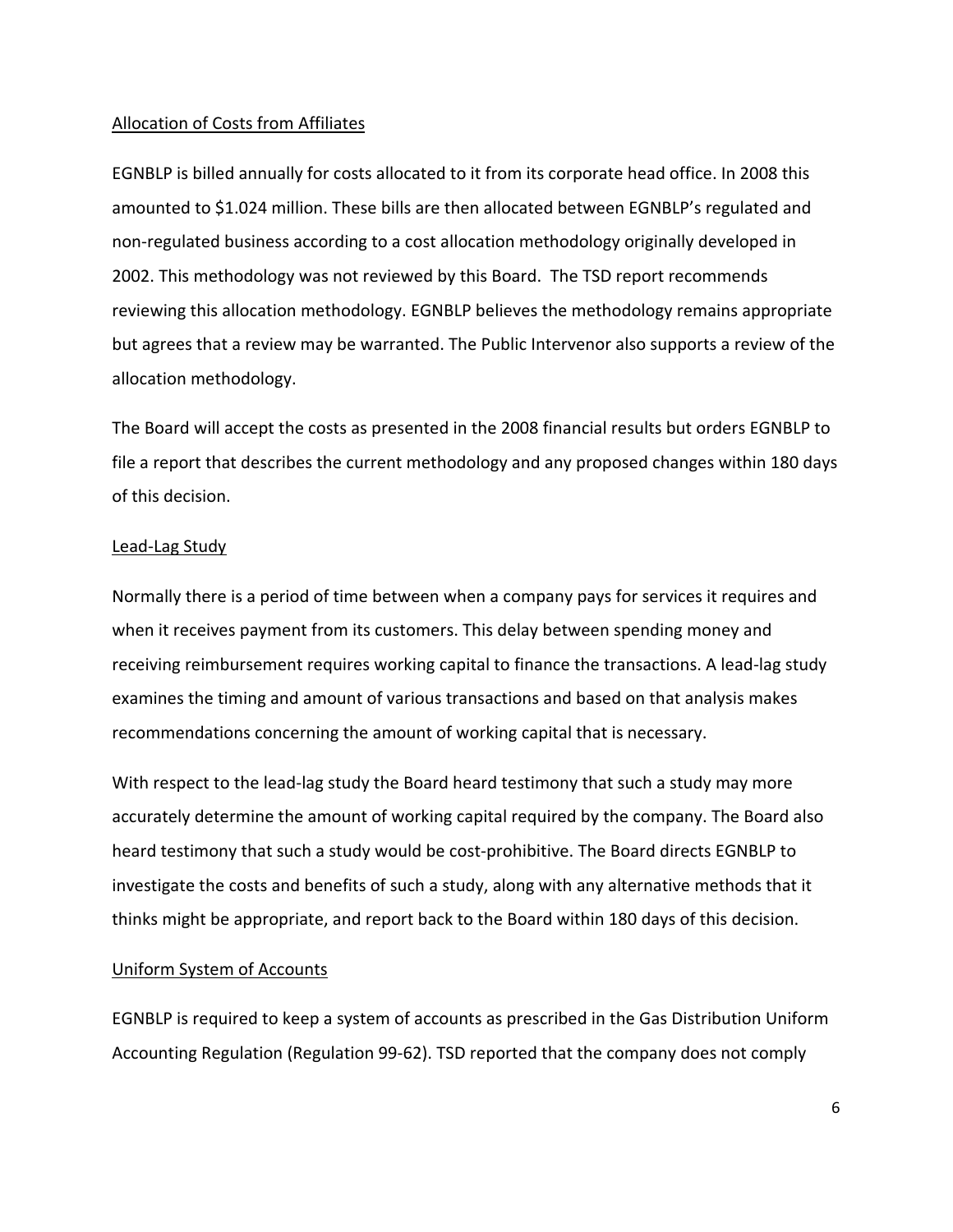with this regulation in that the company does not keep its accounts in the manner set out in the regulation. EGNBLP witnesses testified that moving from the current system of accounts to those described in the regulation would be a significant cost in terms of allocation of resources.

The Board finds that non-compliance with the regulation has no impact on costs for 2008. Additionally the Board is aware that moving from the current system of accounts to the Uniform System of Accounts will be costly and, according to TSD, add little to the available information about the company's spending. The Board has the authority pursuant to Section 96(3) of the Act to exempt a gas distributor from the application of any Board regulation. Until further notice, the Board exempts EGNBLP from the application of Regulation 99-62 with respect to the keeping of accounts in accordance with the Uniform System of Accounts.

The Public Intervenor, during final argument, recommended the acceptance of all spending with the exception of the spending items highlighted in the TSD report. He suggested that those items be subject to further review. No further review is warranted. The very purpose of this proceeding is to review such items. Ample opportunity was afforded to intervenors to raise issues and challenge the prudence of expenditures. The Board set this proceeding to review such items and concludes that no further review is warranted. With the exception of items already discussed, the Board accepts, the May 5, 2009 amended regulatory financial results.

### **Issues related to the Sale of Natural Gas**

#### Gas Purchase Plan

Section 5 of the GDMR requires that EGNBLP prepare a Gas Purchase Plan that indicates the estimated gas required together with a plan for purchasing that gas and pricing strategies. Such a plan was filed confidentially in 2003. Section 6(2)(d) of the GDMR requires that the Board satisfy itself that the gas purchased by EGNBLP was in accordance with the gas purchase plan. The Butler report concludes that EGNBLP was in compliance in 2008 but notes that the plan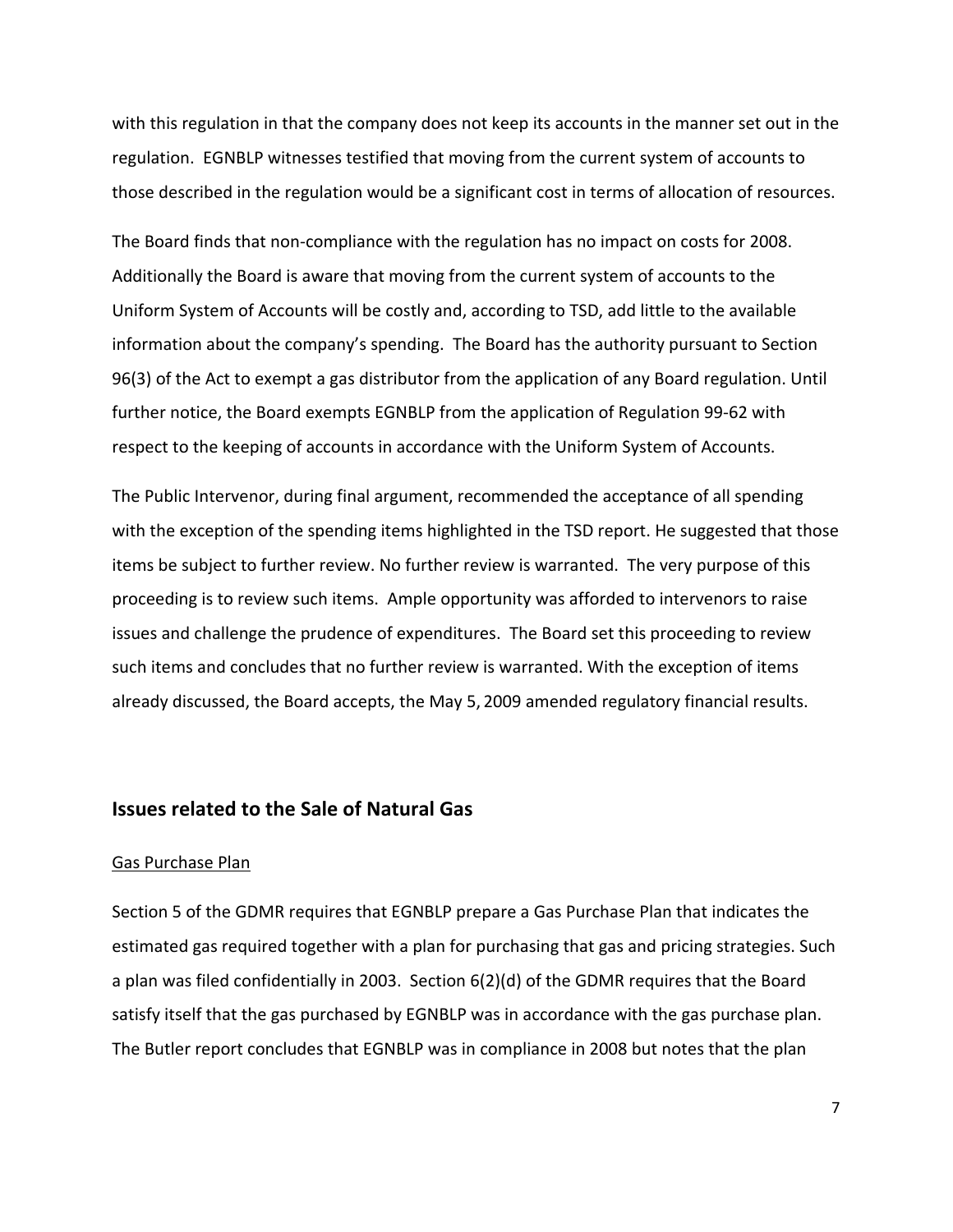contains no information on gas requirements beyond 2008. The Board directs EGNBLP to file an updated gas purchase plan prior to the next review.

### Term and Price of the Standard Offer

EGNBLP sells gas subject to the conditions of the GDMR. This regulation dictates the terms and conditions by which gas is sold including how the price is set. Section 4(1) of the GDMR states that EGNBLP "shall make available an offering having a term of one year." However, for convenience and efficiency, the company renews all contracts on April 1<sup>st</sup>. The consequence of this practice is that when customers first sign up for gas they are offered a contract that expires on April 1<sup>st</sup>. The Board finds that the term of the standard contract is actually one year and in order to join the system part way through the year customers sign up for the remaining portions of the one year contract.

The GDMR requires EGNBLP to calculate a price for its standard offer gas EUG for the coming 12 months. This price however is recalculated each month and is to be adjusted each month taking into account changes from the previous month. Butler states that, in practice, EGNBLP does not adjust the price for EUG unless the change is greater than 3%. Butler concludes that this is not in compliance with the regulation which requires changes regardless of the magnitude. EGNBLP acknowledges this and argues that the practice provides some rate stability for consumers and makes no significant difference. The Board finds the practice of only changing the price when the change is greater than 3% is in the public interest.

### Alternative Offers

EGNBLP is prohibited from pricing its alternative offer product below the cost of supply. However it may price this product above the cost of supply. The Public Intervenor argued that in such a case excess revenue must not be added to the price gas variance account (PGVA) that is used for the Standard Offer Gas. Mr. Strunk testified that credits to the PGVA could artificially lower the cost of Standard Offer Gas thereby providing a cross-subsidy and potentially reducing competition. The Board agrees that the potential for cross subsidy exists. The Board prohibits

8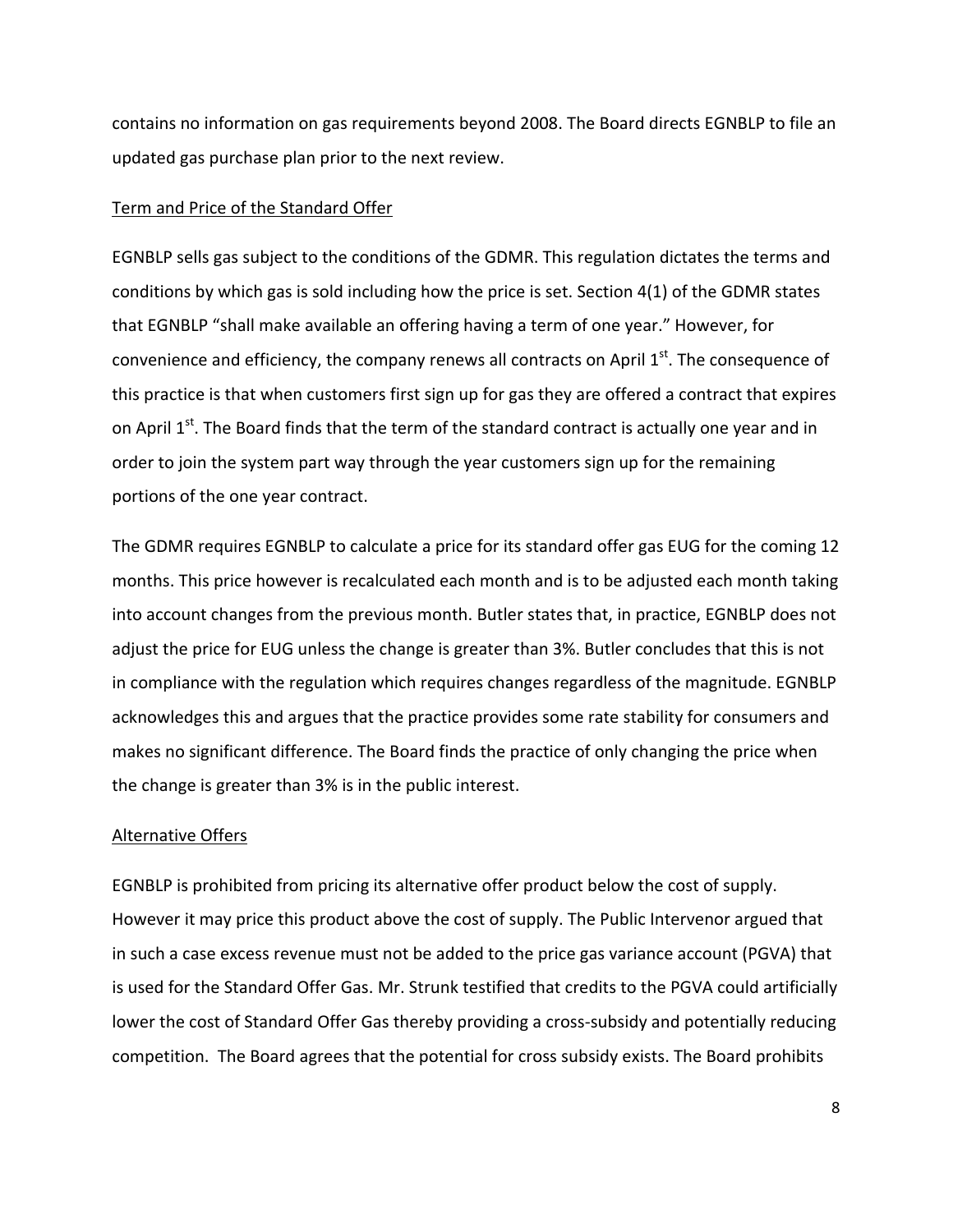EGNBLP from depositing excess revenue from the Alternative Offer gas in the PGVA after January 1, 2010.

#### Cross-Subsidy

Section 6(2)(a) of the GDMR requires the Board to satisfy itself that "the gas distributor is not cross-subsidizing between the sale of gas and the distribution of gas". Butler in conjunction with TSD investigated the EGNBLP and EUG accounts. Butler concluded that with respect to EGNBLP activities in 2008, no evidence of cross-subsidy was found. The Board finds that EGNBLP was in compliance with Section 6(2)(a) of the GDMR.

### Firewall Policy

In 2004, the Board adopted a firewall policy to protect the personal information of customers and ensure EGNBLP did not use its position as a seller of gas and the distributor of gas to reduce competition in the market for natural gas sales. Butler found no evidence that customer information was being used improperly but concluded that because of a change in company policy to promote competitors marketing gas, that employees were unaware the firewall policy existed or its purpose. Additionally Butler concluded that with respect to the conditions set out by the Board for the firewall policy, the company was not technically in compliance. Specifically the Board originally ordered that the firewall policy be placed on the website. Butler found that the policy is no longer on the website.

The Board believes that the spirit and intent of the policy is critical to ensure that customer information is not used improperly. As a result the Board directs EGNBLP to ensure those employees with access to customer information are aware of the firewall policy and its purpose. The Board will no longer require the firewall policy to be posted on the website.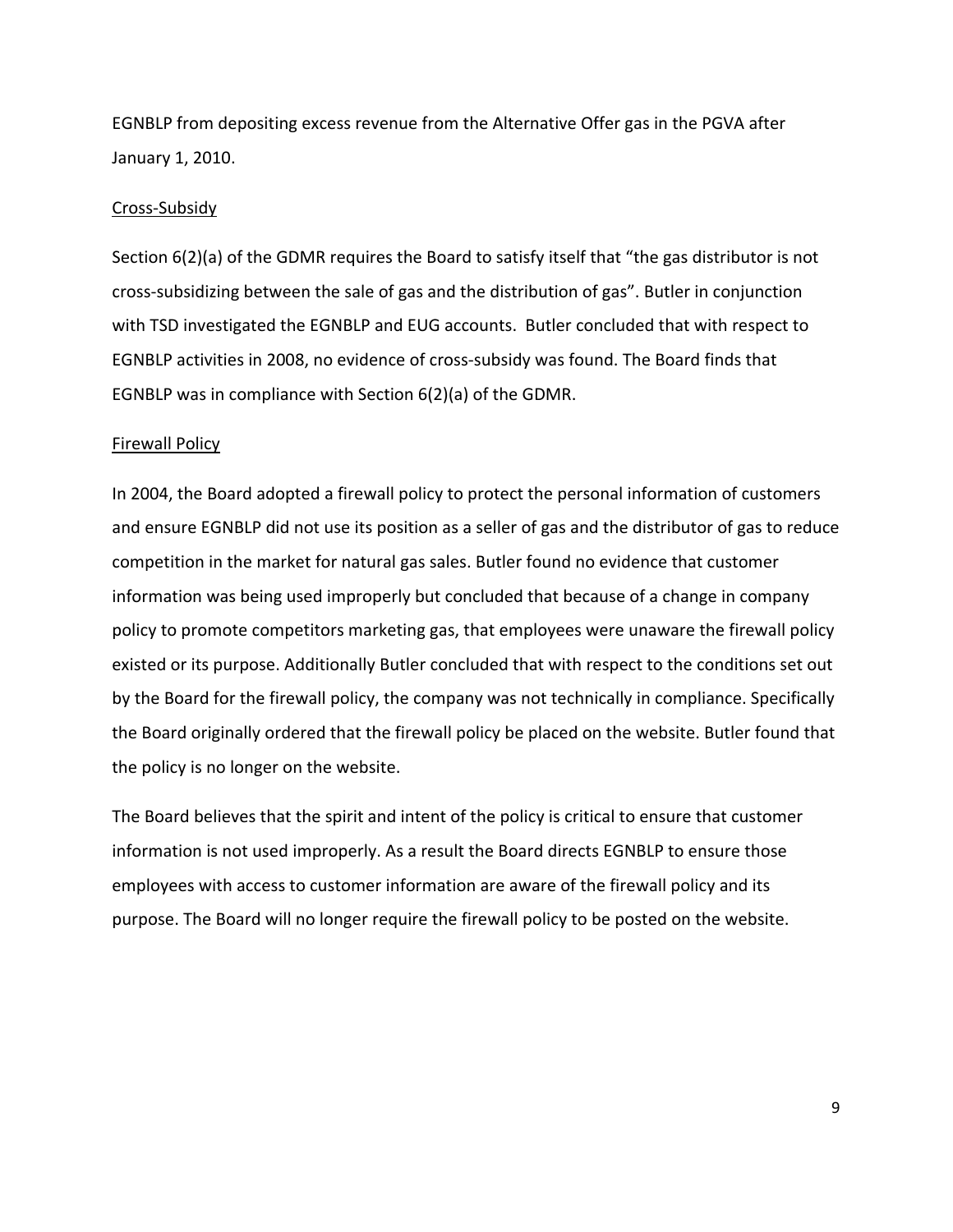# **Procedural Issues**

As a result of this review the Board has determined that changes are warranted. The Board orders EGNBLP to file the audited financial statements of the Enbridge Gas New Brunswick Limited Partnership as part of the 2009 annual review. The financial statements of the partnership are to be accompanied by the regulatory statements and details of the adjustments made to move from the partnership statements to the regulatory statements. The company will file both sets of statements and the gas sales report with the Board on or before March  $15^{th}$ . .

# **Conclusion**

The Board finds that with the exception of \$142,000 in bad debt, the expenditures of EGNBLP as detailed in the financial results of May 5, 2009 were prudent and approves the addition of \$14,827,000 (\$14,969,000 - \$142,000) to the deferral account.

In addition the Board is satisfied that, with respect to the sale of gas, EGNBLP has met the requirements set out in Section 6(2) of the Gas Marketers Distribution Regulation for 2008 and was in compliance with relevant Board orders.